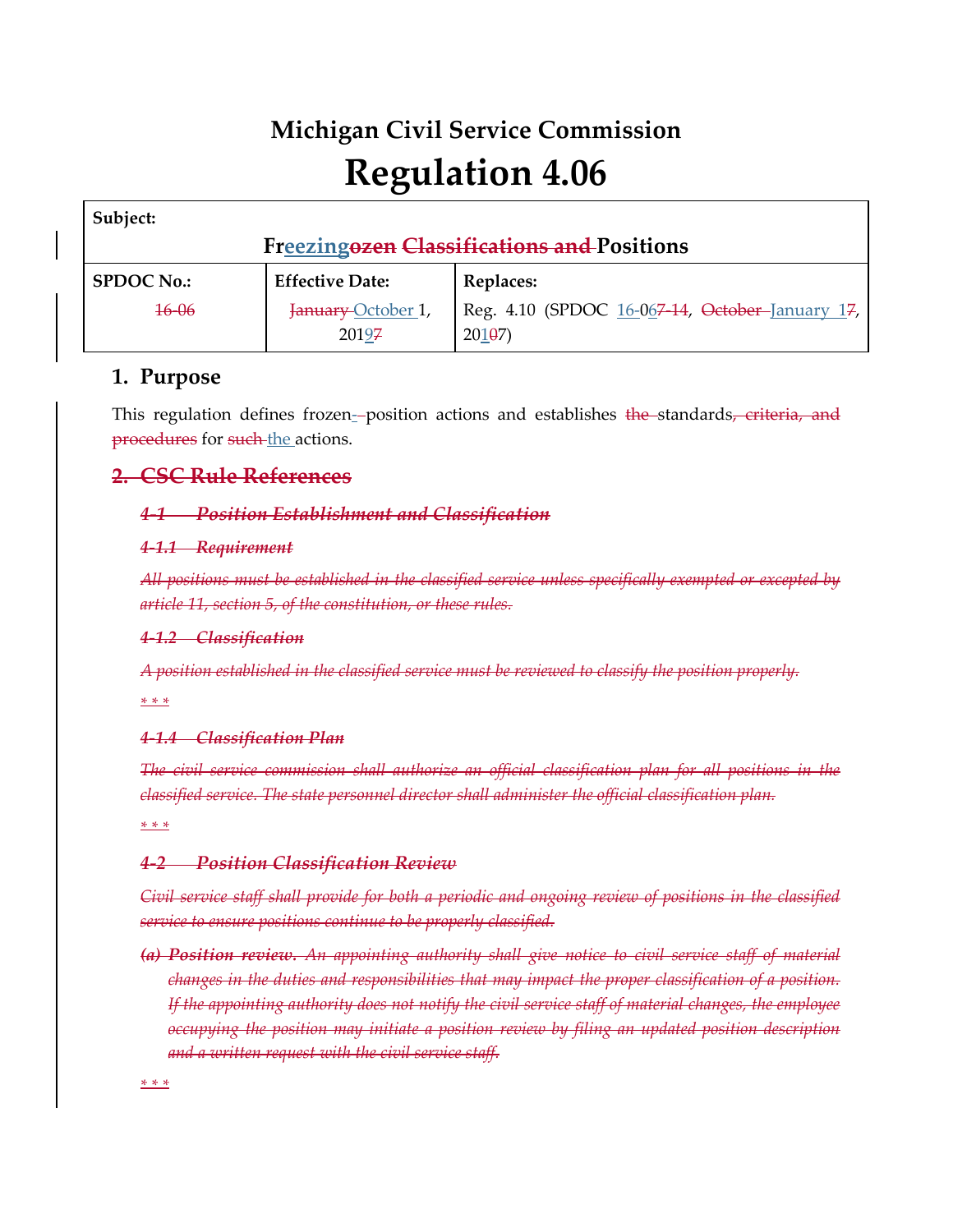## **32.Definitions**

#### **A. Definitions in This Regulation.**

- 1. **Frozen classifications** means classes that have been determined to be obsolete; e.g., classes in the Benchmark System and selected Equitable Classification Plan that have been deemed or no longer viable. All positions in such classes are frozen. A freeze action is designated by a "Y" in the Human Resources Management Network (HRMN) Frozen User field on the PA02.1 and the addition of "FZN" to the position description. (HRMN) Frozen User field on the PA02.1 and the addition of "FZN" to the positic<br>description.<br>21. Frocezon positions means freeze an actions on a individual positions used
- 21. **Froeezen positions** means freeze an actions on a individual positions used to identify an employees in a specific positions with duties and responsibilities that are no longer proper for the current classification. The freeze prevents the appointing authority from refilling the position until it has been reviewed and the proper classification has been determined. A freeze action is designated by a "Y" in the HRMN Frozen User field on the PA02.1 and the addition of "FZN" to the position description.

# **43.Standards**

- **A.** Civil Service shall not establish an improperly classified position.
- **B.** Appointing authorities shall give-notifyce to Civil Service of material changes in <u>a the</u> position's duties and responsibilities that may impact the its proper classification of a position such that it should be frozen.
- **C.** When Civil Service issues a classification action to freeze a position, the basis for the freeze **proper classification** must be identified on the Position Action Request. (CS 129) If determinable, the appropriate future classification may be identified.
- **D.** A freeze action is designated by a "Y" in the HRMN Frozen User field on the PA02.1 and adding "FZN" to the position description.
- **E.** The An employee cannot appeal a freeze action.
- **EF.** A freeze on a position in a preauthorized class series (entry/trainee or intermediate level) precludes reclassification to any higher level in the class series for the current employee.
- **FG.** Freeze actions are employee- and position-specific and are-only transferable to another position when approved by Civil Service  $(e.g., the employee in the frozen$ position is assigned comparable or higher level work). Examples are intermediate leads series for the current employ<br>specific and are-only transferably<br>e--(e.g., the employee in the from<br>the from the from the from the proper classified before<br>the proper classification if there
- GH. A vacant<sub>7</sub> frozen position must be reviewed and properly reclassified before an appointment to the position can be made.
- HI. An occupied frozen position can be reclassified to the proper classification if there is no negative impact to the employee's current pay rate is not negatively impacted, or and